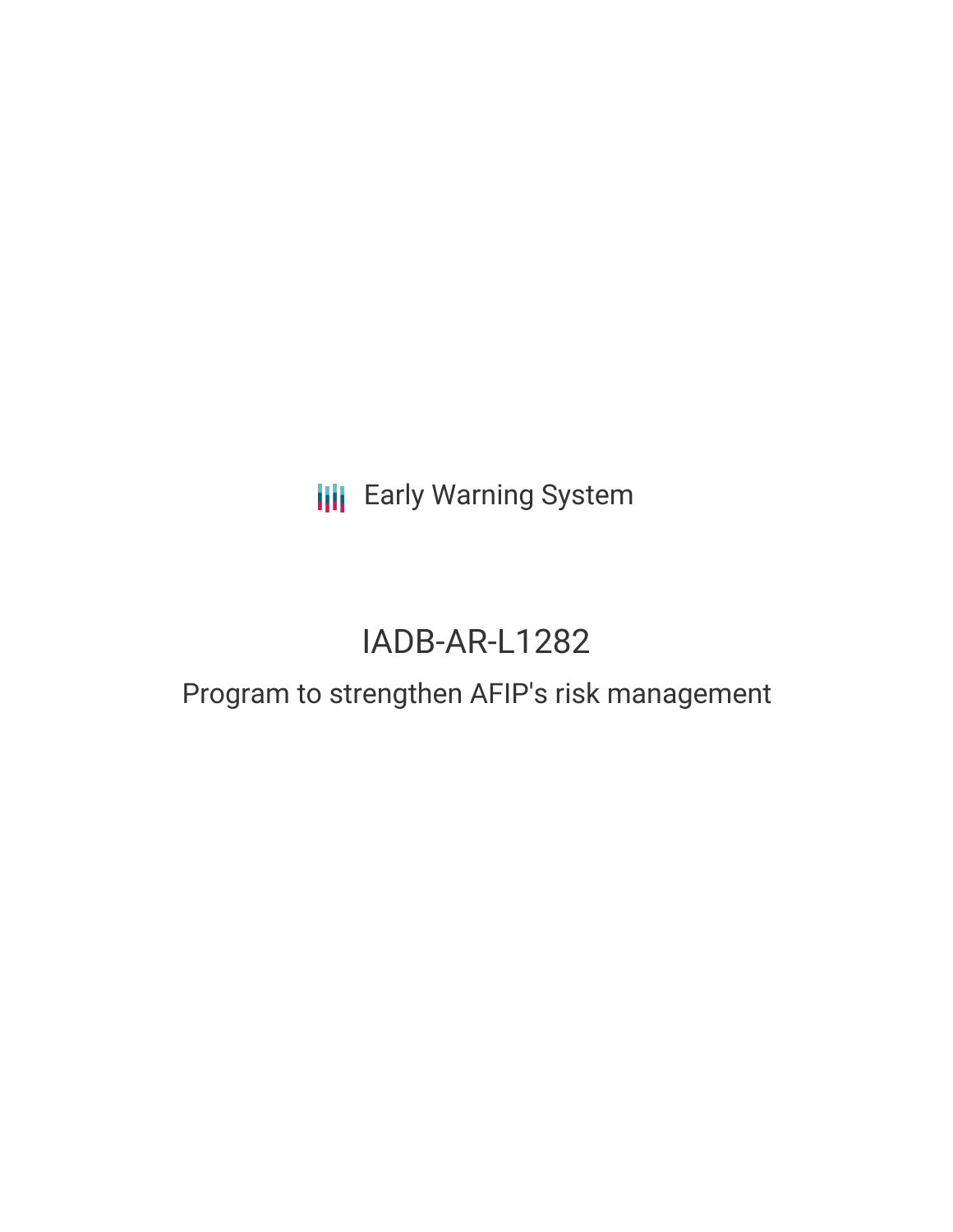

#### **Quick Facts**

| <b>Countries</b>               | Argentina                              |
|--------------------------------|----------------------------------------|
| <b>Financial Institutions</b>  | Inter-American Development Bank (IADB) |
| <b>Status</b>                  | Proposed                               |
| <b>Bank Risk Rating</b>        | C                                      |
| <b>Borrower</b>                | Government of Argentina                |
| <b>Sectors</b>                 | Law and Government                     |
| <b>Investment Type(s)</b>      | Loan                                   |
| <b>Investment Amount (USD)</b> | \$100.00 million                       |
| <b>Loan Amount (USD)</b>       | \$100.00 million                       |
| <b>Project Cost (USD)</b>      | \$110.50 million                       |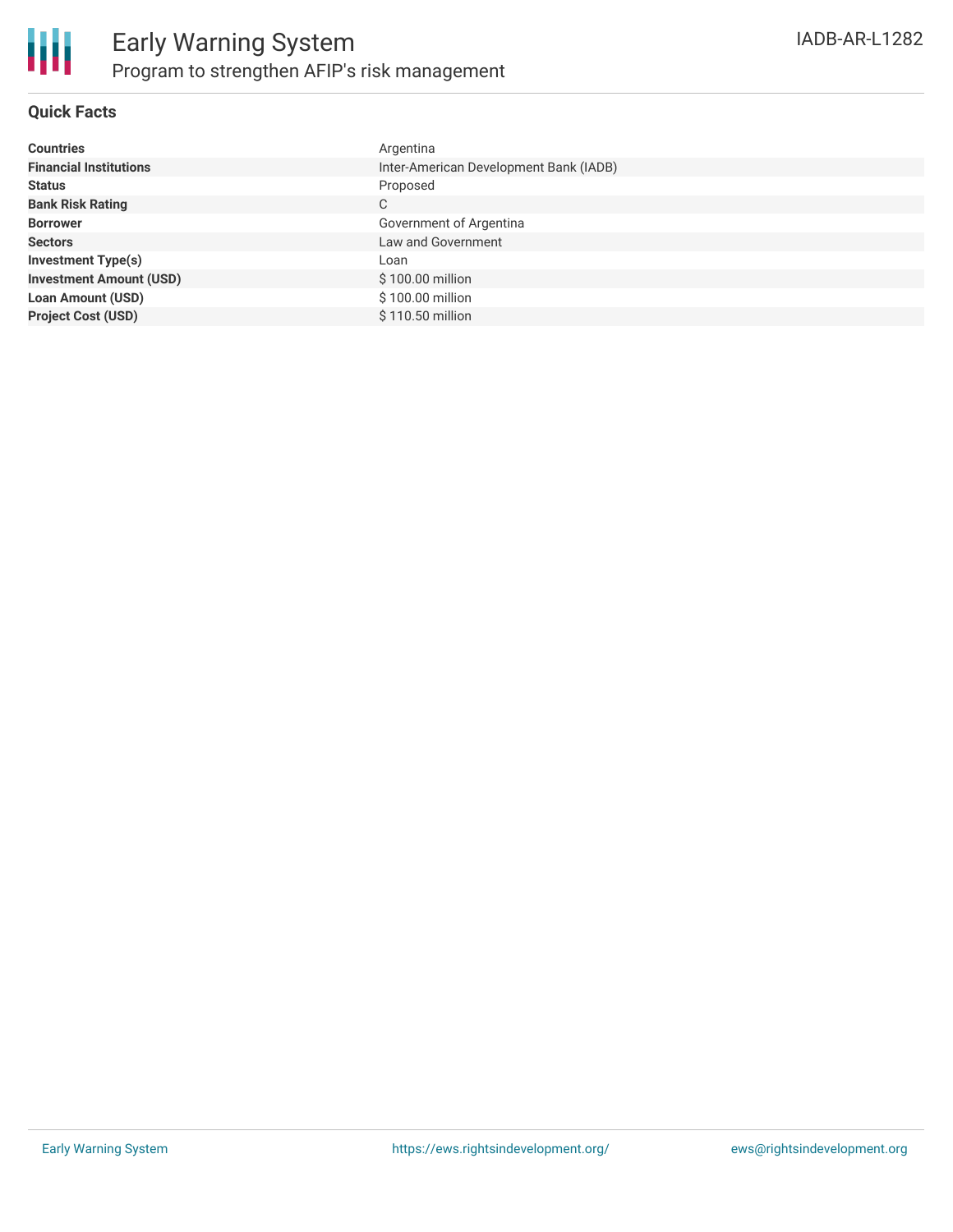

#### **Project Description**

The objective of the program is to i) strengthen tax collection, customs and social security contributions by reducing compliance costs and improve risk management; and (ii) improve taxpayer service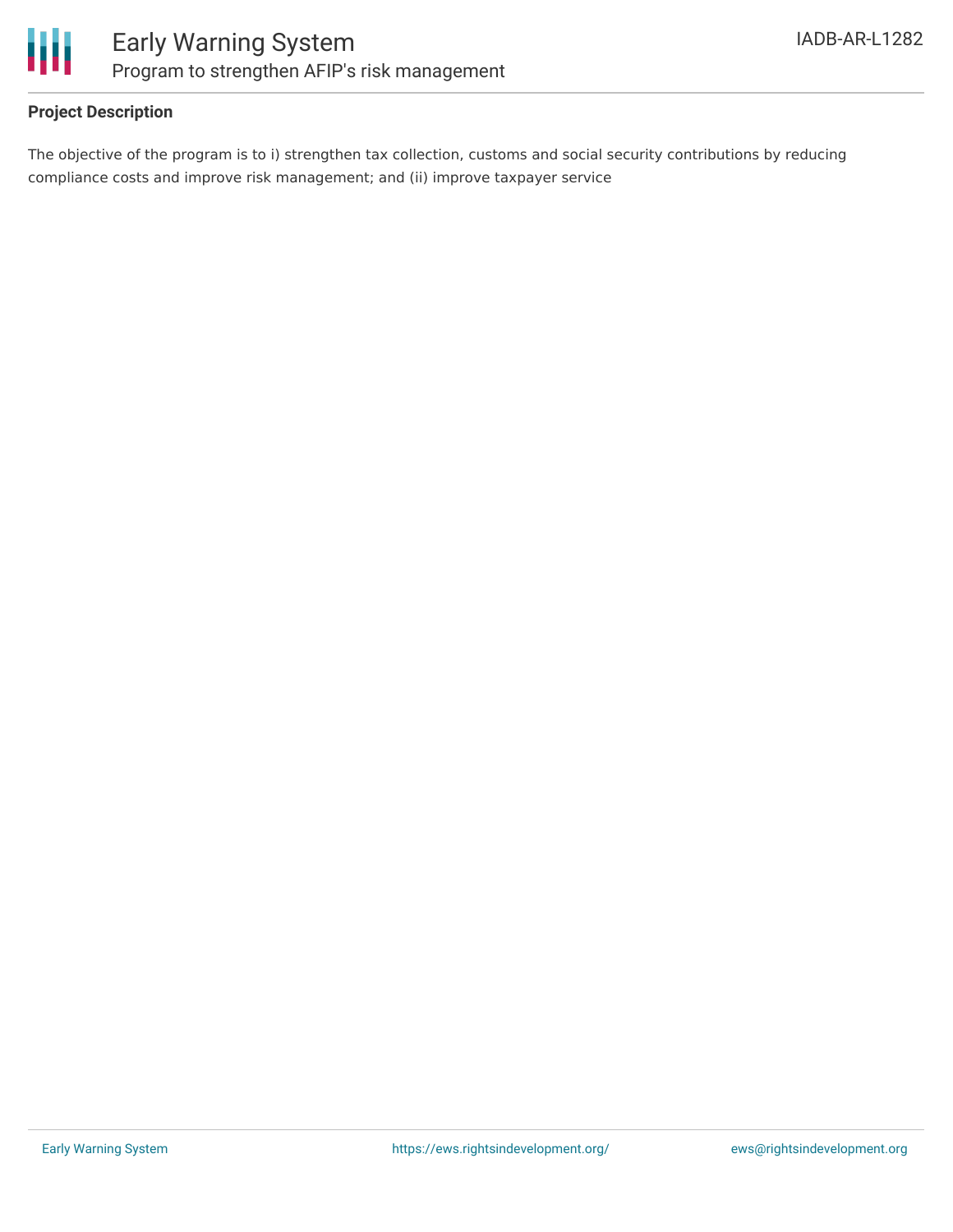

### Early Warning System Program to strengthen AFIP's risk management

#### **Investment Description**

• Inter-American Development Bank (IADB)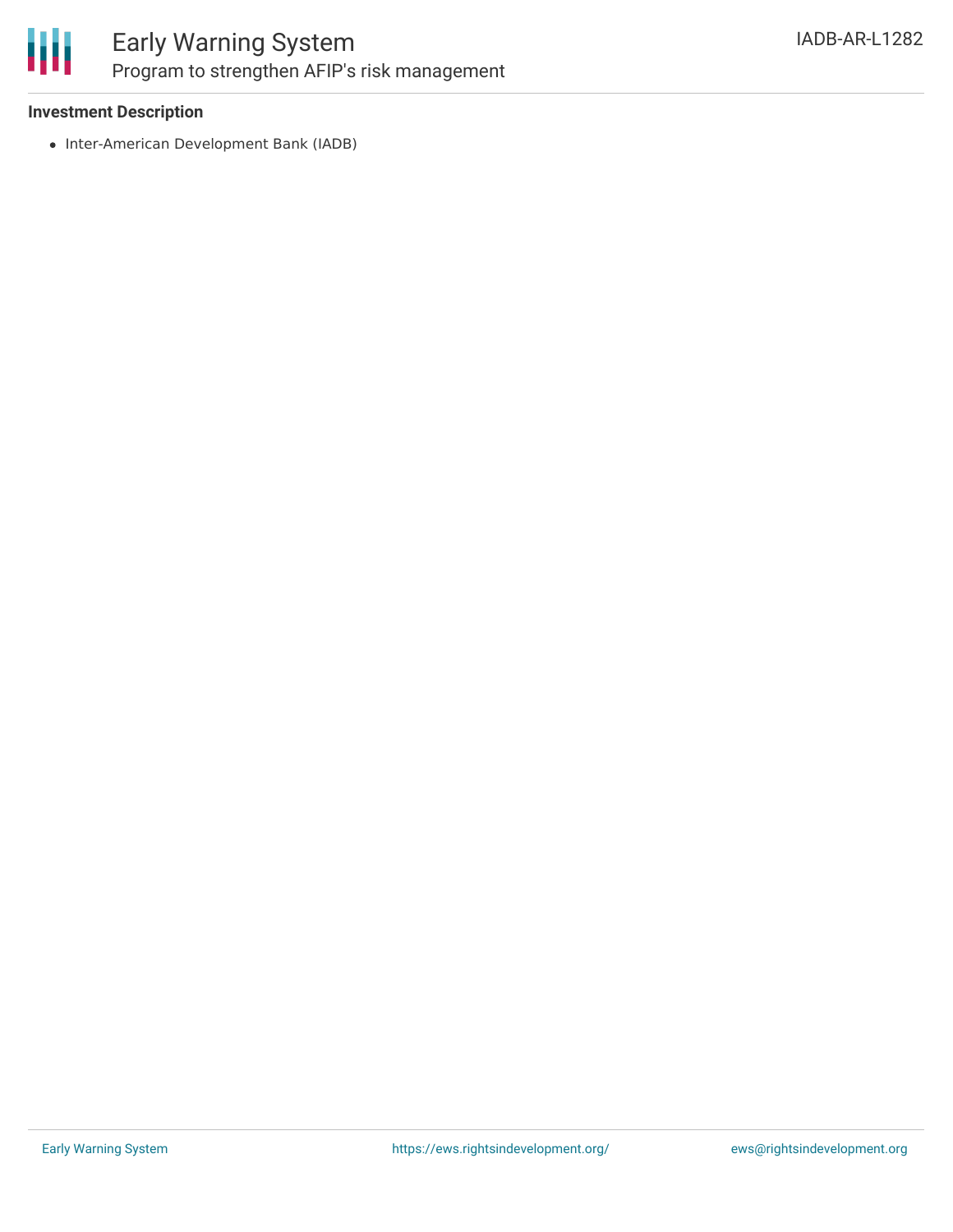

#### **Contact Information**

ACCOUNTABILITY MECHANISM OF IADB

The Independent Consultation and Investigation Mechanism (MICI) is the independent complaint mechanism and fact-finding body for people who have been or are likely to be adversely affected by an Inter-American Development Bank (IDB) or Inter-American Investment Corporation (IIC)-funded project. If you submit a complaint to MICI, they may assist you in addressing the problems you raised through a dispute-resolution process with those implementing the project and/or through an investigation to assess whether the IDB or IIC is following its own policies for preventing or mitigating harm to people or the environment. You can submit a complaint by sending an email to MICI@iadb.org. You can learn more about the MICI and how to file a complaint at http://www.iadb.org/en/mici/mici,1752.html (in English) or http://www.iadb.org/es/mici/mici,1752.html (Spanish).